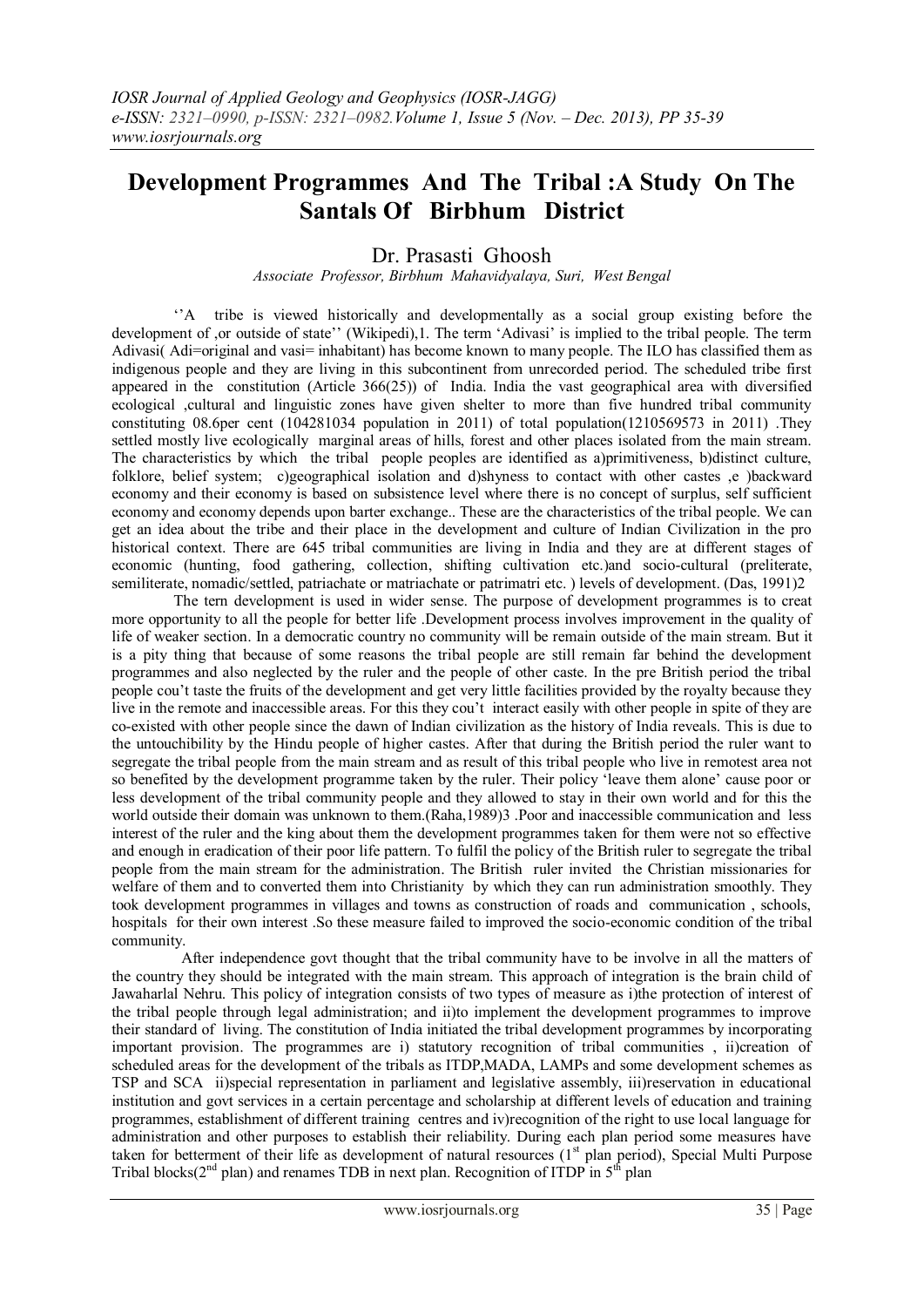The Santals form one of the largest tribal groups in eastern India concentrated mainly in Bihar, West Bengal, Orissa and Tripura. Generally, the tribal people are identified primitive, illiterate and backward communities. But the Santals are more adaptive and their lifestyle is not so primitive like some other tribe. In Birbhum district(located between 23°32'30" and 24°35'00"north latitude and 88°01'40" and 87°05'25"east longitude) of West Bengal they comprise nearly 6.74 per cent of total population and 89 per cent of tribal population. This district is situated in the eastern side of the Santal Pargana district. This major objective of this study is to give an idea about the development programmes taken for the development of the people of this community and also to make an assessment about the impact of the development programmes in changing their economic and socio-cultural life.



**Fig 1: Distribution of Tribal people in Birbhum District.**

### **Habitat and The Santals**

The Santals are the major tribal group in Birbhum district are locally known as 'Majhi'. In origin they belong to Austro-Asiatic kol group branched from the Austric family. They like to identify themselves as Hor (Man) not Santal Bodding, 1983)5.They are concentrated in the western part and gradually decrease towards east (Fig-01). They form by and large the immigrant race within the present jurisdiction but some authors as Hunter, Dalton, Risely and the administrators Mc. Alpin of eighteen century portrait Birbhum AS the Homeland of the Santals. In 1872 Santal population in Birbhum was 6954 and it increases to 182814 in 2001

### **Socio-Economic Life and the Santals**

In pre Independence period with the established of East India Company the Indigo cultivation make the tribal people landless labourer. They occupy agricultural land and forest areas for indigo cultivation. After independence the programmes taken for then change their socio-economic life. Educational attainment is the most important among the qualities of a population. Level of literacy and the educational attainment are most important measure in socio-economic development of a nation and eradication of poverty may be possible by education. Literacy level varies between i) areas, ii) sex, iii) various social groups, and iv)various occupational groups. In the Indian constitution, article 46, 23, 25 and 29 deal with education. In Birbhum several schemes have taken by the govt for the improvement of educational level among the Santals. The data (Table-01) reveals that the allotment of funds in different schemes and the no of student (beneficiariesin different schemes is increasing from 1981 to 2010-2011. I has found that nearly 50 per cent of allocation is used for hostel charges.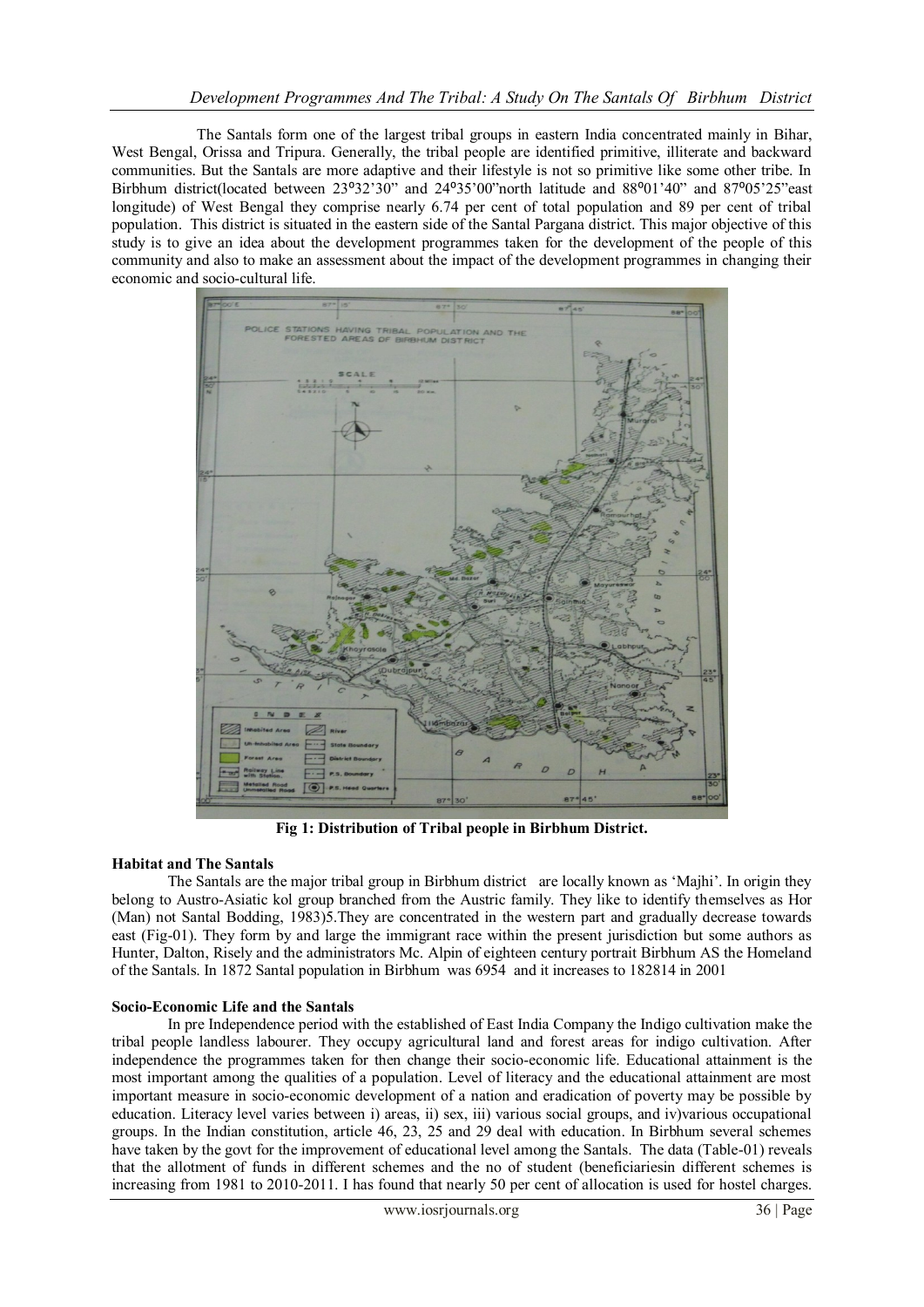The 'Ashram School' which is originally based on the principle of Mahatma Gandhi is decreasing. Now for the tribal community some schools constructed at junior high to madhyamik

| Sl.No. | Name of Scheme               | 1980-81 |       |       | 1985-86 |       | 1989-90 |     | $2012$ (in n0) |
|--------|------------------------------|---------|-------|-------|---------|-------|---------|-----|----------------|
|        |                              | A       | B     | A     | B       | A     | B       | A   | B              |
|        | Book Grants and Exam<br>Fees | 7.43    | 24.2  | 8.51  | 43.57   | 8.53  | 16.23   | N.A | 14313          |
|        | <b>Hostel Charges</b>        | 40.69   | 11.15 | 49.35 | 9.68    | 50.87 | 9.61    | N.A | 1560           |
|        | Maintenance Charges          | 21.23   | 18.85 | 25.93 | 22.28   | 18.58 | 17.67   | N.A | 9221           |
|        | <b>Vocational Training</b>   | 10.62   | 4.89  | 1.91  | 1.94    | 2.51  | 2.36    | N.A | 30             |
|        | Coaching                     | 0.35    | 0.03  | 0.06  | 0.03    | 0.1   |         | N.A | 75             |
|        | Ashram Hostel                | 11.55   | 1.96  | 6.14  | 1.03    | 0.06  | 0.95    | N.A | 135            |
|        | Compulsory Charges           | 2.65    | 37.84 | 2.59  | 20.2    | 4.29  | 33.18   | N.A | 10170          |
|        | Post Matric Scholarship      | 5.48    | 1.08  | 6.16  | 1.91    | 8.9   | ---     | N.A | $---$          |

Birbhum.



Fig 2: Allotment of Funds with Beneficiaries in Different Scheme for Education (in %), 1980-2012 Fig. 2. Another of Funds with Beneficialles in Billetin Scheme for Education (in 70), 1960-2012<br>Level and in most of the schools some seats are remain reserved for them. 117 students got hostel charges, 182 students whose parents are engaged in unclean profession got scholarship for education. 75 educated unemployed boys and girls got computer training free of cost. National Scheduled Tribes Finance and Development Corporation introduced education loan scheme in the name of Adivasi Shiiksha Rrinn Yojana in which an eligible persons can get concessional loan for professional and technical course to PhD conducted by govt or govt sponsored colleges or institution. These schemes for improvement their educational level and construction of schools increase their literacy level as the data (table2) shows. Percentage of literate person

| Table-02     |                                                           |        |       |        |       |       |                                                                                              |        |       |        |
|--------------|-----------------------------------------------------------|--------|-------|--------|-------|-------|----------------------------------------------------------------------------------------------|--------|-------|--------|
|              | Literacy Level of The Santals $($ in $\%$ ), 1961 to 2001 |        |       |        |       |       |                                                                                              |        |       |        |
| 1961<br>1971 |                                                           |        |       | 1981   |       |       | 1991                                                                                         |        | 2001  |        |
|              | Male                                                      | Female | Male  | Female | Male  | Femal | Male                                                                                         | Female | Male  | Female |
| Rural        | 6.15                                                      | 0.48   | 8.16  | 0.78   | 12.49 | 2.14  | 18.8                                                                                         | 4.36   | 35.78 | 14.6   |
| Uraban       | 10.07                                                     | 1.5    | 17.16 | 6.45   | 14.24 | 5.69  | 22.17                                                                                        | 9.98   | 38.11 | 21.32  |
|              |                                                           |        |       |        |       |       | Source: Census of India, West Bengal Series, Birbhum District, 1961, 1971, 1981, 1991, 2001. |        |       |        |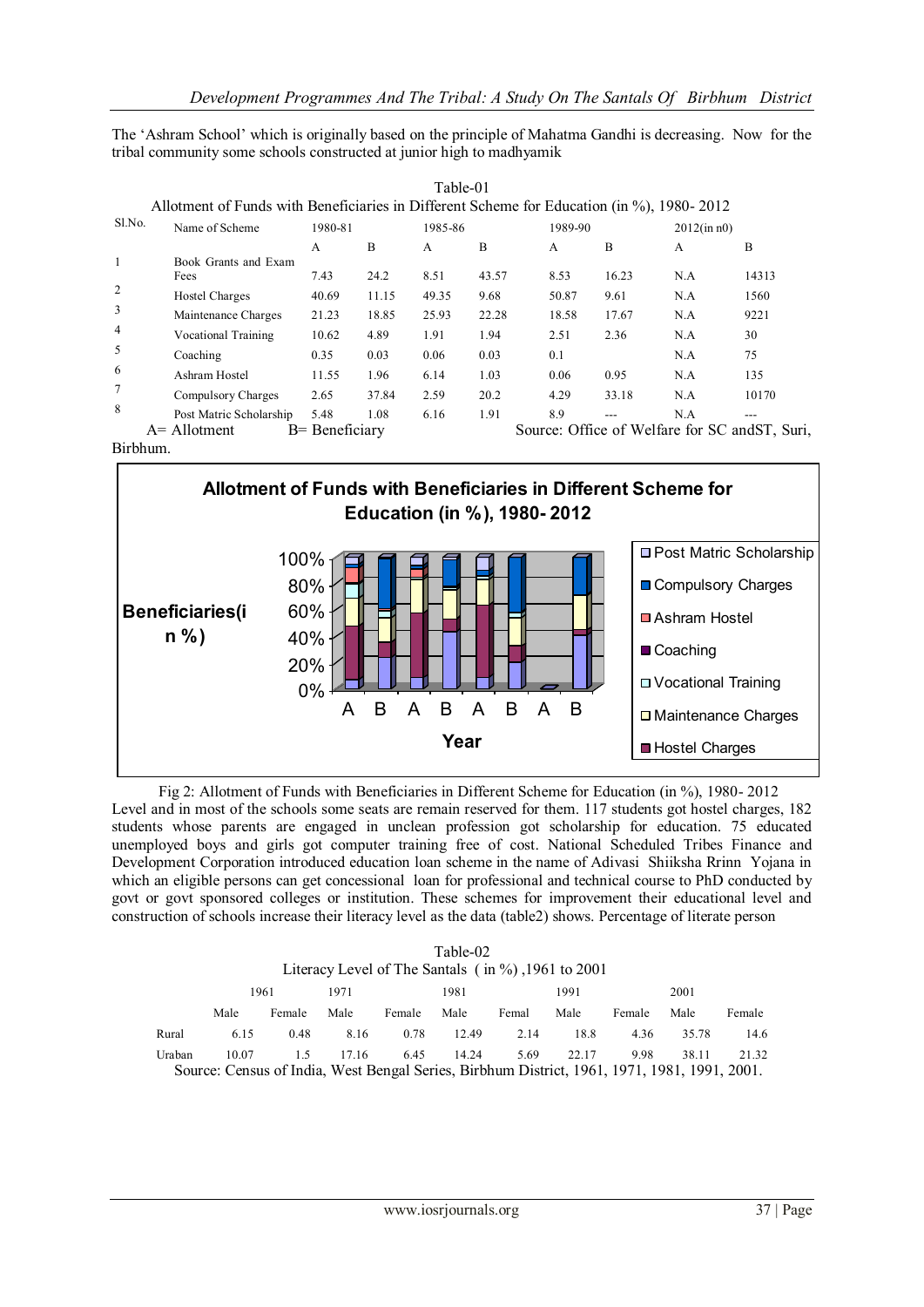

have increased .This improvement in literacy level have positive effect in changing the economic and sociocultural life of the Santals. These educated persons can save themselves from exploitation by other people.

 These educated young persons do want to engage in traditional occupation. Together with these development programmes for improvement of educational level together with reservation policy in different types of job by the govt help the people to change the occupation pattern for betterment of their living .The Ministry of Social Justice and Empowerment and Ministry of Tribal Welfare, Govt of India have taken some measures for economic development. These are: a) ITDP ,LAMPS,AMSY under NSTFDC (income generation scheme), b)job oriented scheme as manufacturing, fashion sampling technology ,tool room training and computer. By these schemes the tribal boys got opportunity to introduce themselves with the modern technologies and economic world. They start to engaged in new jobs leaving their traditional activities as the statics (table-03) reveals. No of beneficiaries taken loan for small business is more than other .Tailoring also introduced to them. Fig-04 shows the changes of occupation. Changes inoccupation among the females is more than males. Engagement in secondary and tertiary sector is more than primary occupation. No of females is more than male in these sectors.

Table-03

| No of Beneficiaries Taken Loan for Different Occupation Under NSTFDC Scheme.2007-2011 |  |
|---------------------------------------------------------------------------------------|--|
|---------------------------------------------------------------------------------------|--|

| Year    | Small<br><b>Busines</b> | Piggery | Milch<br>Cow | Goat+cow | Piggery+M.<br>Cow | Paddy                    | Grocery | Tailoring |
|---------|-------------------------|---------|--------------|----------|-------------------|--------------------------|---------|-----------|
| 2007-09 | 163                     | 30      | -            |          |                   | -                        | -       | -         |
| 2009-10 | 141                     | -       | 14           | 06       | 07                | $\overline{\phantom{0}}$ | -       | -         |
| 2010-11 | $\sim$                  | -       | -            | -        |                   | 30                       | 09      | 09        |

Source: West Bengal Finance Corporation for Scand ST, Suri, Birbhum, W.B.

| Occupation Structure, 1971 and 2001                            |              |        |            |      |              |       |                    |     |                |      |
|----------------------------------------------------------------|--------------|--------|------------|------|--------------|-------|--------------------|-----|----------------|------|
| Year                                                           | Total Worker |        | Cultivator |      | Agril.Labour |       | Household Industry |     | Other Services |      |
|                                                                | M            |        | M          |      | M            |       | М                  |     | М              |      |
| 1971                                                           | 91078        | 19969  | 5314       | 923  | 18162        | 7672  | 3537               | 479 | 2517           | 254  |
| 2001                                                           | 91648        | 101296 | 12490      | 4151 | 19999        | .2737 | 423                | 603 | 8406           | 4113 |
| $0 \sim 0.071$ $0.001$ $0.001$ $0.001$ $0.001$ $0.001$ $0.001$ |              |        |            |      |              |       |                    |     |                |      |

Table-04

Source: Census of India, West Bengal Series, Birihum District 1971, 2001